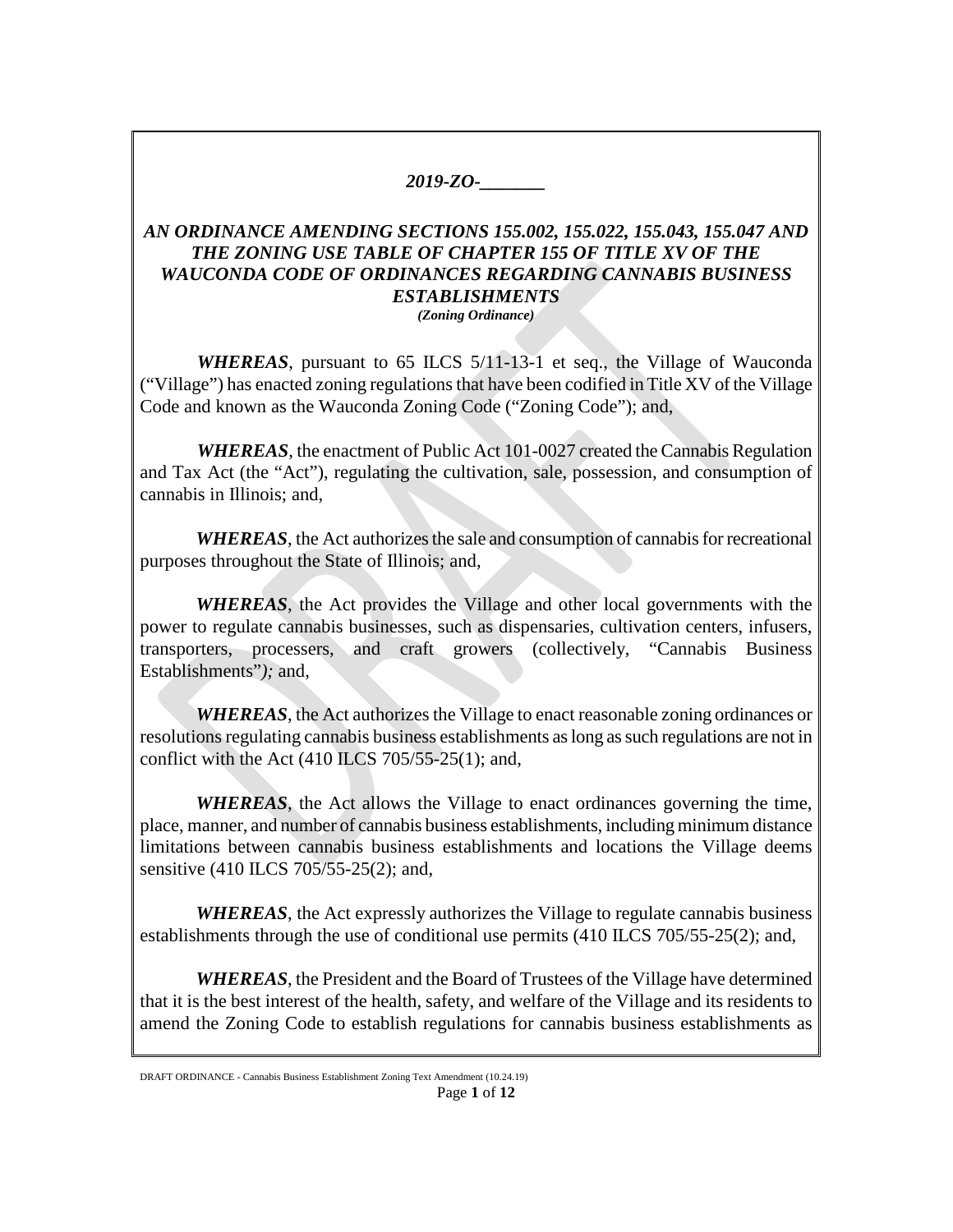authorized by the Act (the "Proposed Amendment"); and,

*WHEREAS*, in accordance with Section 155.095(b) of the Zoning Code, the Proposed Amendment to the Zoning Code was referred to the Wauconda Plan Commission/ Zoning Board of Appeals/ ("PC/ZBA") for a public hearing and recommendation; and,

*WHEREAS,* public notice was published in the Daily Herald Newspaper, on \_\_\_\_\_\_\_\_ \_\_, 2019 providing legal notice of said public hearing and the date, time and place of the hearing thereon; and

*WHEREAS*, pursuant to said public notice, on \_\_\_\_\_\_\_\_ \_\_, 2019, a public hearing was commenced on . 2019 before a joint meeting of the PC/ZBA, said hearing being in compliance with the laws of the State of Illinois and the ordinances of the Village of Wauconda; and

*WHEREAS,* the PC/ZBA has issued its written Findings of Fact and Recommendation on the Proposed Amendment; and

*WHEREAS,* the President and Board of Trustees concurs with the said Findings of Fact and Recommendation, a true copy of which is attached hereto and incorporated herein as "Exhibit A".

*NOW, THEREFORE,* be it ordained by the President and the Board of Trustees of the Village of Wauconda, Lake County, Illinois as follows:

**SECTION I:** That Section 155.002 entitled "Definitions" of Chapter 155 of Title XV of the Wauconda Code of Ordinances is hereby amended to provide as follows, where double underline (underline) indicates added text and strikethrough (strikethrough) indicates deletion of text:

CANNABIS: Shall have the same definition as "cannabis" set forth in Section 1-10 of the Cannabis Regulation and Tax Act, as amended.

CANNABIS BUSINESS ESTABLISHMENT: Means a "cultivation center", "craft grower", "processing organization", "dispensing organization", or "transporting organization" as defined in Section 1-10 of the Cannabis Regulation and Tax Act, as amended, and such other cannabis business establishments authorized under the Act, as amended.

CANNABIS CULTIVATION CENTER: Means "cultivation center" as defined in Section 1-10 of the Cannabis Regulation and Tax Act, as amended.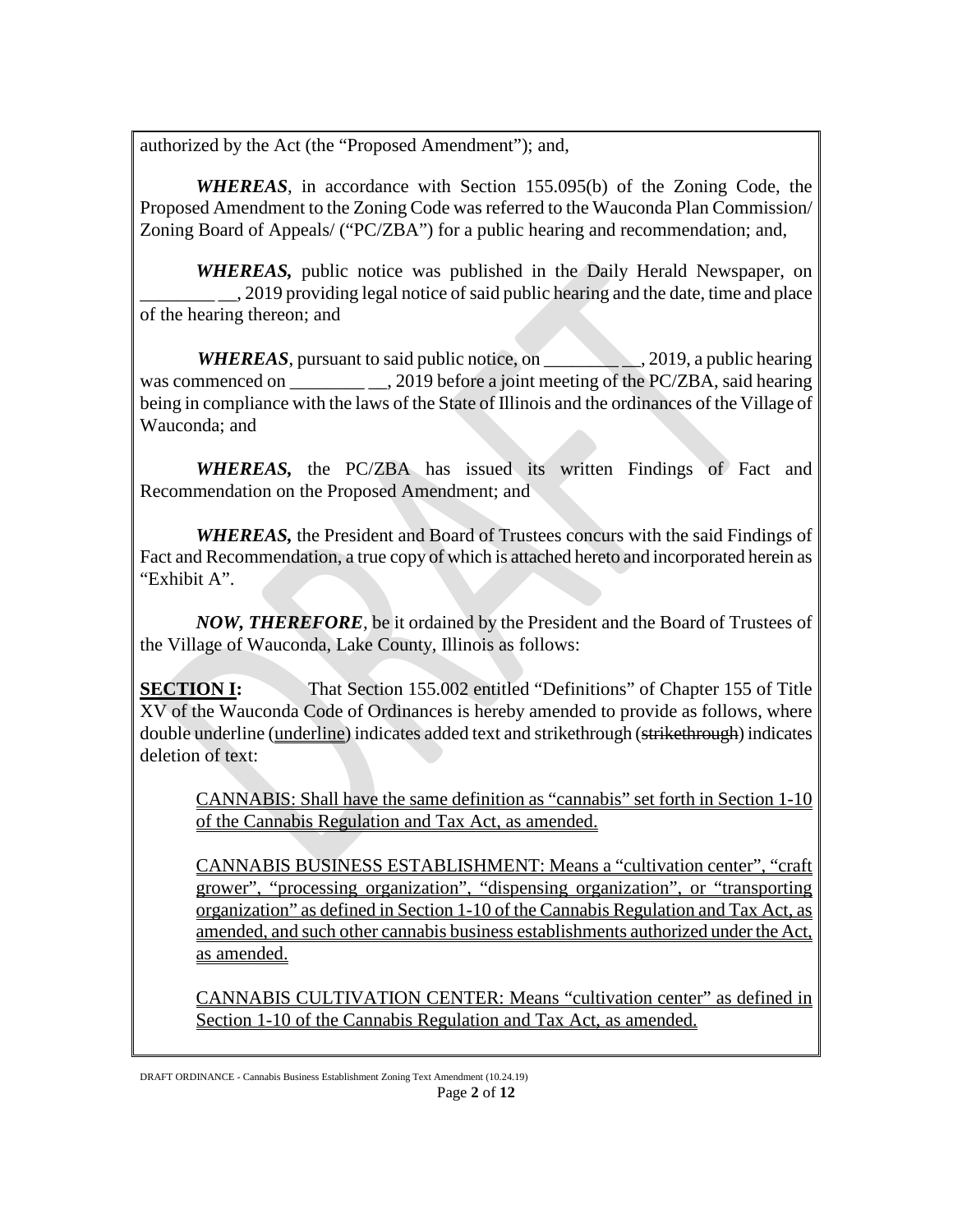CANNABIS CRAFT GROWER: Means "craft grower" as defined in Section 1-10 of the Cannabis Regulation and Tax Act, as amended.

CANNABIS DISPENSARY: Means "dispensing organization" and "dispensary" as defined in Section 1-10 of the Cannabis Regulation and Tax Act, as amended.

CANNABIS INFUSER: Means "infuser organization" or "infuser" as defined in Section 1-10 of the Cannabis Regulation and Tax Act, as amended.

CANNABIS PROCESSER: Means "processing organization" or "processer" as defined in Section 1-10 of the Cannabis Regulation and Tax Act, as amended.

CANNABIS TRANSPORTER: Means "transporting organization" or "transporter" as defined in Section 1-10 of the Cannabis Regulation and Tax Act, as amended.

ON-PREMISES CANNABIS CONSUMPTION ESTABLISHMENT: Means a cannabis business establishment or other entity that is authorized or permitted to allow the on-premises consumption of cannabis.

[…]

MEDICAL CANNABIS CULTIVATION CENTER OR CULTIVATION CENTER: A facility operated by an organization or business that is registered by the Illinois Department of Agriculture to perform necessary activities to provide only registered medical cannabis dispensing organizations with usable medical cannabis.

MEDICAL CANNABIS DISPENSING ORGANIZATION, OR DISPENSING ORGANIZATION, OR DISPENSARY ORGANIZATION OR DISPENSARY: A facility operated by an organization or business that is registered by the Illinois Department of Financial and Professional Regulation to acquire medical cannabis from a registered cultivation center for the purpose of dispensing cannabis, paraphernalia, or related supplies and educational materials to registered qualifying patients.

MEDICAL CANNABIS FACILITY: A medical cannabis cultivation center or a medical cannabis dispensary.

**SECTION II:** That Table 1 located within Section 155.022 entitled "Principal" Permitted, Conditional and Temporary Uses" of Chapter 155 of Title XV of the Wauconda Code of Ordinances is hereby amended to provide as follows, where double underline (underline) indicates added text and strikethrough (strikethrough) indicates deletion of text: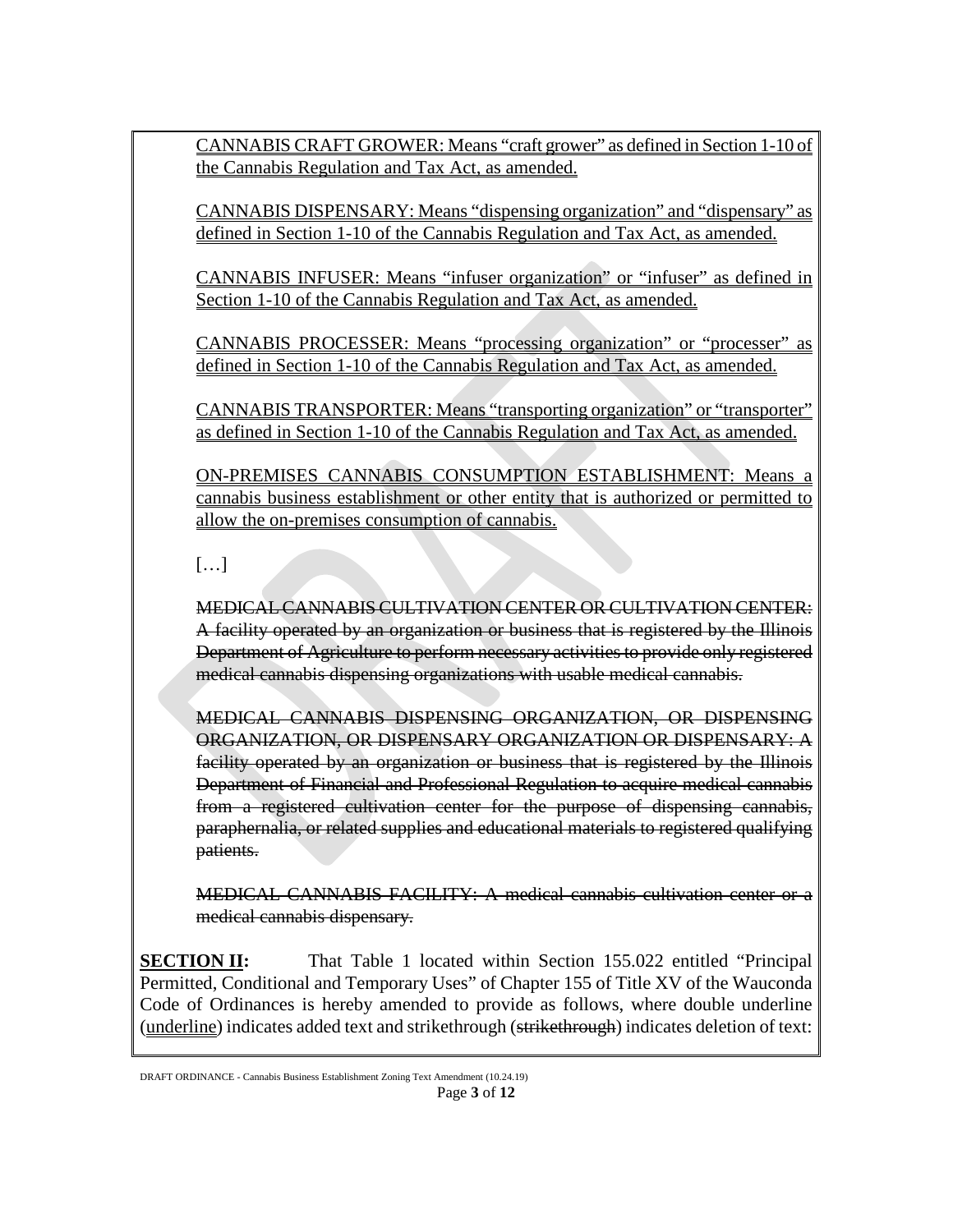| Table 1: Principal Permitted, Conditional and Temporary Uses<br>$x = permitted c = conditional use t = temporary$ |    |                |                |    |                |     |    |    |             |             |              |              |           |
|-------------------------------------------------------------------------------------------------------------------|----|----------------|----------------|----|----------------|-----|----|----|-------------|-------------|--------------|--------------|-----------|
| Use                                                                                                               | RI | R <sub>2</sub> | R <sub>3</sub> | R4 | R <sub>5</sub> | RSH | CR | CB | <b>RB</b>   | <b>GB</b>   | L I          | AG           | <i>OR</i> |
| ***                                                                                                               |    |                |                |    |                |     |    |    |             |             |              |              |           |
| Cannabis cultivation<br>center                                                                                    |    |                |                |    |                |     |    |    |             |             | C            | $\mathsf{C}$ |           |
| Cannabis craft<br>grower                                                                                          |    |                |                |    |                |     |    |    |             |             | $\mathsf{C}$ |              |           |
| Cannabis dispensary                                                                                               |    |                |                |    |                |     |    |    | $\subseteq$ | $\subseteq$ |              |              |           |
| Cannabis infuser                                                                                                  |    |                |                |    |                |     |    |    |             |             | $\subseteq$  |              |           |
| Cannabis processor                                                                                                |    |                |                |    |                |     |    |    |             |             | $\mathsf{C}$ |              |           |
| Cannabis transporter                                                                                              |    |                |                |    |                |     |    |    |             |             | $\subseteq$  |              |           |
| ***                                                                                                               |    |                |                |    |                |     |    |    |             |             |              |              |           |
| <b>Medical Cannabis</b><br><b>Cultivation Center</b><br>and Medical<br><b>Cannabis Dispensary</b><br>Organization |    |                |                |    |                |     |    |    |             |             | e            |              |           |

**SECTION III:** That Section 155.043 entitled "Specific Uses, Requirements" of Chapter 155 of Title XV of the Wauconda Code of Ordinancesis hereby amended to provide as follows, where double underline (underline) indicates added text and strikethrough (strikethrough) indicates deletion of text:

(l) Medical cannabis facilities Cannabis business establishments. All cannabis business establishments must comply with the requirements of this Chapter.

(1) Definitions. The following definitions shall govern the administration of this section.

Cardholder. A qualifying patient or a designated caregiver who has been issued and possesses a valid registry identification card by the Department of Public Health.

Designated caregiver. A person who:

1. Is at least 21 years of age;

2. Has agreed to assist with a patient's medical use of cannabis;

3. Has not been convicted of an excluded offense; and

4. Assists no more than one registered qualifying patient with his or her medical use of cannabis.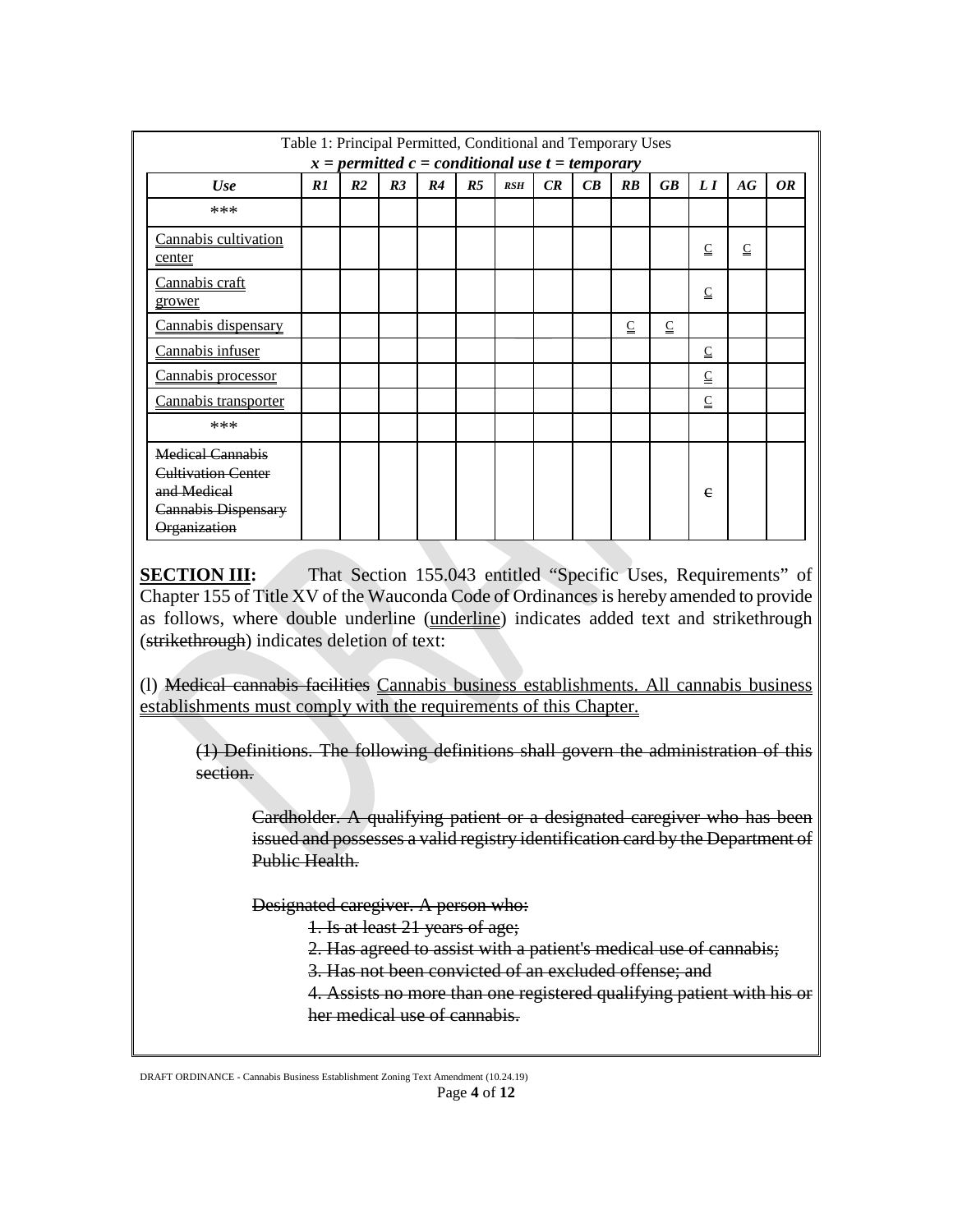Enclosed, locked facility. A room, greenhouse, building, or other enclosed area equipped with locks or other security devices that permit access only by a cultivation center's agents or a dispensing organization's agent working for the registered cultivation center or the registered dispensing organization to cultivate, store, and distribute cannabis for registered qualifying patients.

Medical cannabis container. A sealed, traceable, food compliant, tamper resistant, tamper evident container, or package used for the purpose of containment of medical cannabis from a cultivation center to a dispensing organization.

Medical cannabis infused product. Food, oils, ointments, or other products containing usable cannabis that are not smoked. Statute governing statute. The Compassionate Use of Medical Cannabis Pilot Program Act (Public Act 098-0122), or any successor legislation.

 $(21)$  Compliance with state regulations and rules. All facilities shall comply with all rules and regulations adopted in accordance with the state governing statue. All cannabis business establishments must comply with all applicable state and local laws, including the Cannabis Regulation and Tax Act, as amended, the Compassionate Use of Medical Cannabis Program Act, as amended, and applicable administrative rules.

(32) Submittal requirements. After a pre-application meeting with the Zoning Enforcement Officer, an applicant for a conditional use shall be required to submit plans and documents as deemed necessary, including, but not limited to, a plat of survey, a site plan, engineering plan, architectural plans and elevations, building material samples, lighting plan, signage plan, business and operational plan, security plan, traffic impact statement, community deleterious prevention plan, and any document required for a state license submittal application.

(43) Minimum setbacks from incompatible land uses. As measured from a medical cannabis facility's cannabis business establishment's property lines, the following minimum setbacks from incompatible uses shall apply:

a. A cannabis dispensary may not be located within a 1,000 500 feet of the property line of a public or private preschool or elementary or secondary school or day care center, day care home, group day care home, or part day child care facility, place of religious worship, cemetery, public or private park, forest preserve, or substance abuse treatment clinic or center.of any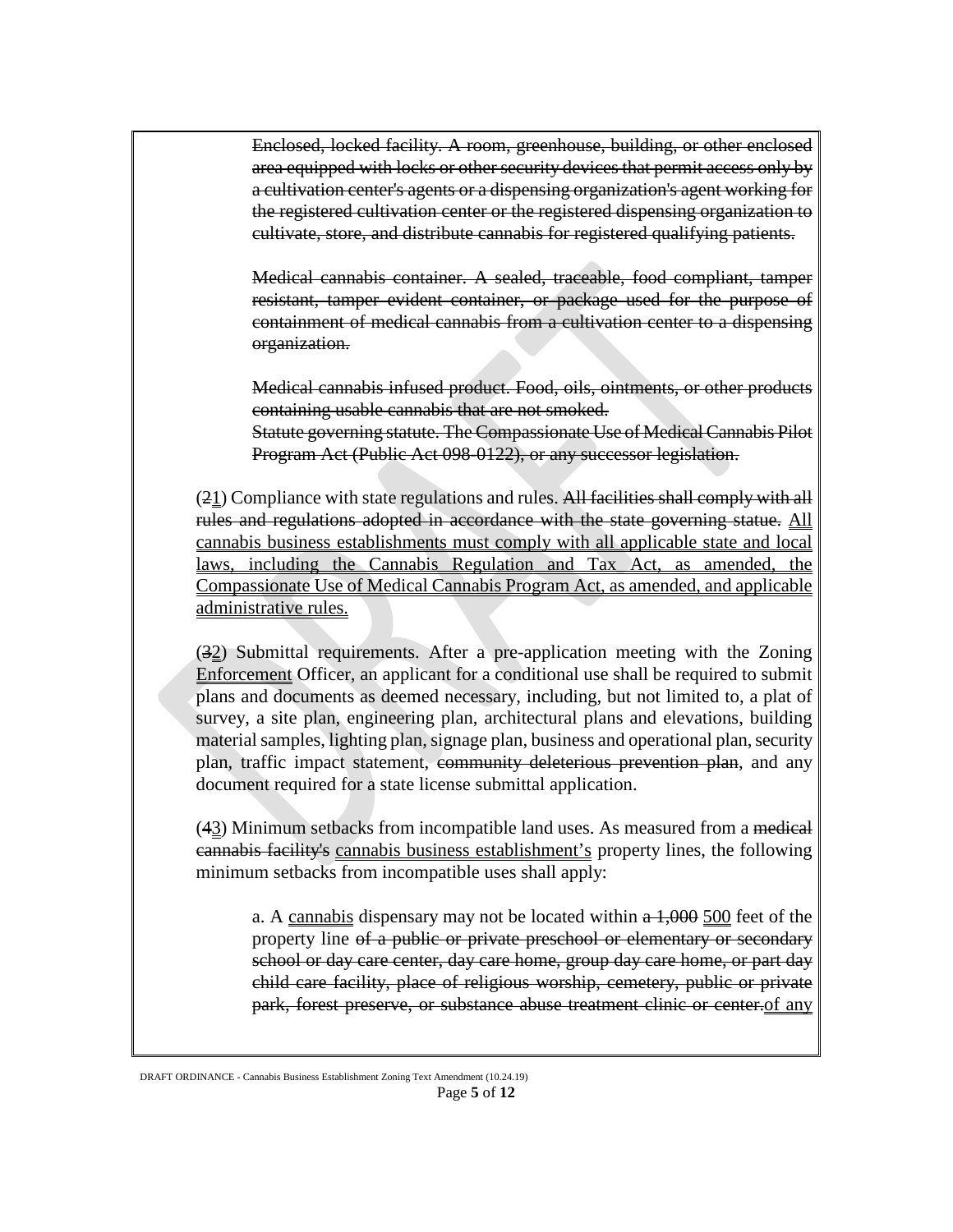sensitive places, which shall include: schools, parks, churches (house of worship), and child care facilities.

b. A dispensary may not be located within 500 feet of a property of any property in an AG, R-1, R-2, R-3, R-4, R-5, or RSH District or any property zoned for residential use.

b. A cultivation center may not be located within a 2,500 feet of the property line of a public or private preschool or elementary or secondary school or day care center, day care home, group day care home, or part day child care facility, place of religious worship, cemetery, public or private park, forest preserve, substance abuse treatment clinic or center, any property in an AG, R-1, R-2, R-3, R-4, R-5, or RSH District, or any property zoned for residential use.

 $d\underline{b}$ . A medical cannabis facility dispensary may not be located within a 2,5001,500 feet of the property line of any another medical cannabis facility dispensary.

(54) Parking and loading.

a. Medical eCannabis dispensary:

1. A minimum of 100 25 parking spaces or as many spaces as determined by the Village Board to meet the parking demand of the facility.

2. A minimum of one fully enclosed delivery bay capable of accommodating delivery vehicles to drive completely into the facility.

b. Medical cCannabis cultivation center, cannabis craft growers, cannabis processors, cannabis infusers, and cannabis transporters:

1. One space per employee plus as many additional spaces as determined by the Village Board to meet the parking demand of the facility.

2. A minimum of one fully enclosed delivery bay capable of accommodating delivery vehicles to drive completely into the facility.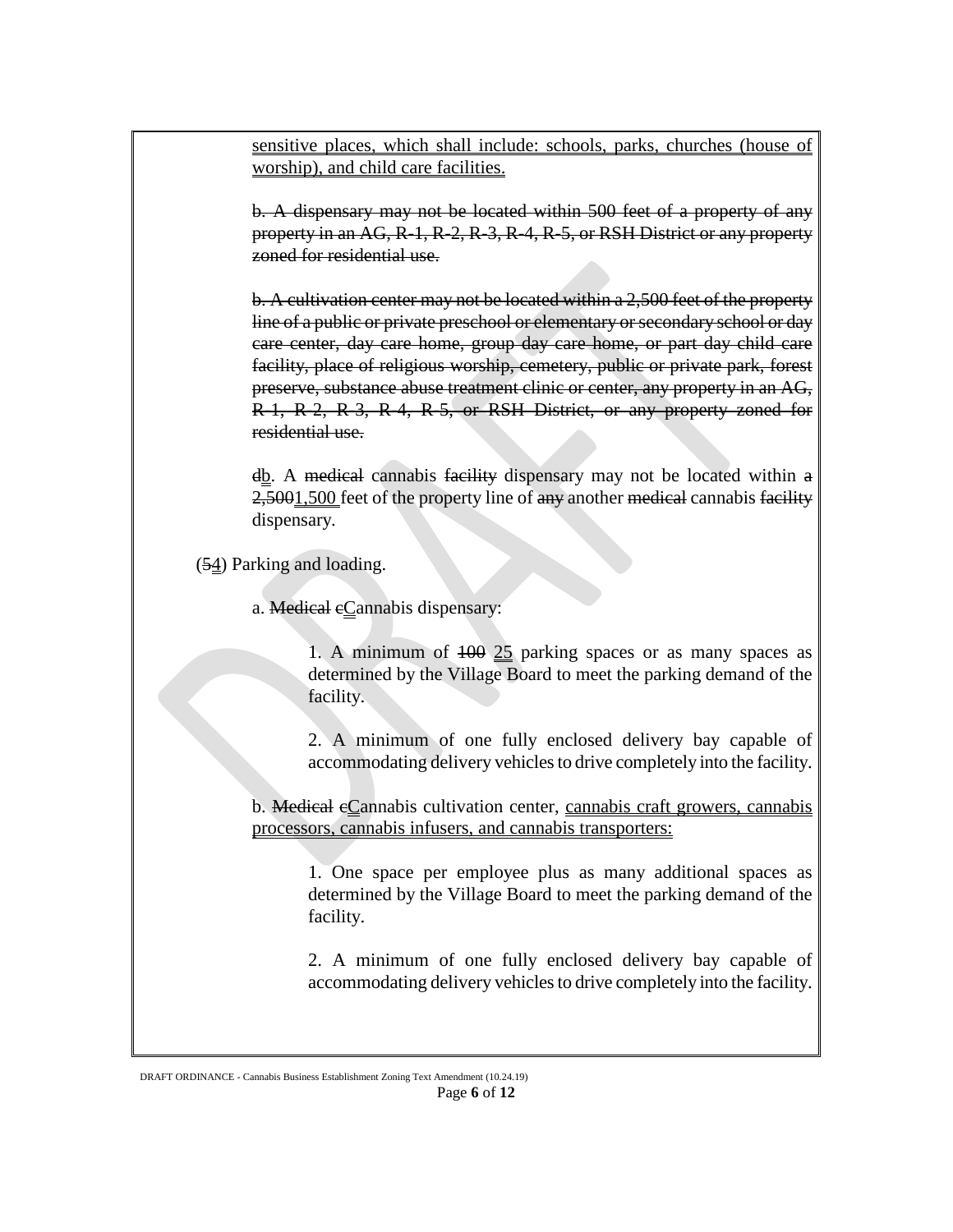c. Parking areas shall be located in an area which is visible from a public road or a private road that is accessible to the public.

d. Parking areas shall be well lit and monitored by video surveillance equipment whose live images can be viewed by cannabis business establishment cultivation or dispensary staff and continually recorded in a tamper proof format.

 $(65)$  Traffic impact. A Traffic Impact Statement shall be provided with any application submittal that analyzes items such as, but not limited to, peak traffic trip generation, access arrangements, existing and proposed area roadway condition, automobile queuing and stacking, and parking. The Traffic Impact Statement will provide estimates of costs to improve roadway infrastructure to accommodate any increase in demand on the area roadway network. The Board of Trustees may require a cannabis business establishment to submit a traffic study, if the proposed use is expected to substantially increase traffic on local streets. The Board of Trustees may deny a conditional use permit for a cannabis business establishment if a traffic study shows the proposed use would reduce the Highway Capacity Manual level of service grade to D, E or, F for any street within 250 feet of the property.

(7) Building requirements.

a. A medical cannabis facility shall be the sole use of a single lot, parcel, and/or property and located in a detached, single tenant building.

b. The exterior of any medical cannabis facility building shall be of brick, stone, or similar masonry product construction and adequately reinforced to prevent forced entry.

(8) Landscaping.

a. Minimum landscape yards are as follows:

1. Along any property line abutting a roadway or a railroad right-ofway line a minimum 25-foot deep landscape yard with plantings is required.

2. Along any property line abutting an adjacent property line a minimum 15-foot deep landscape yard with plantings is required.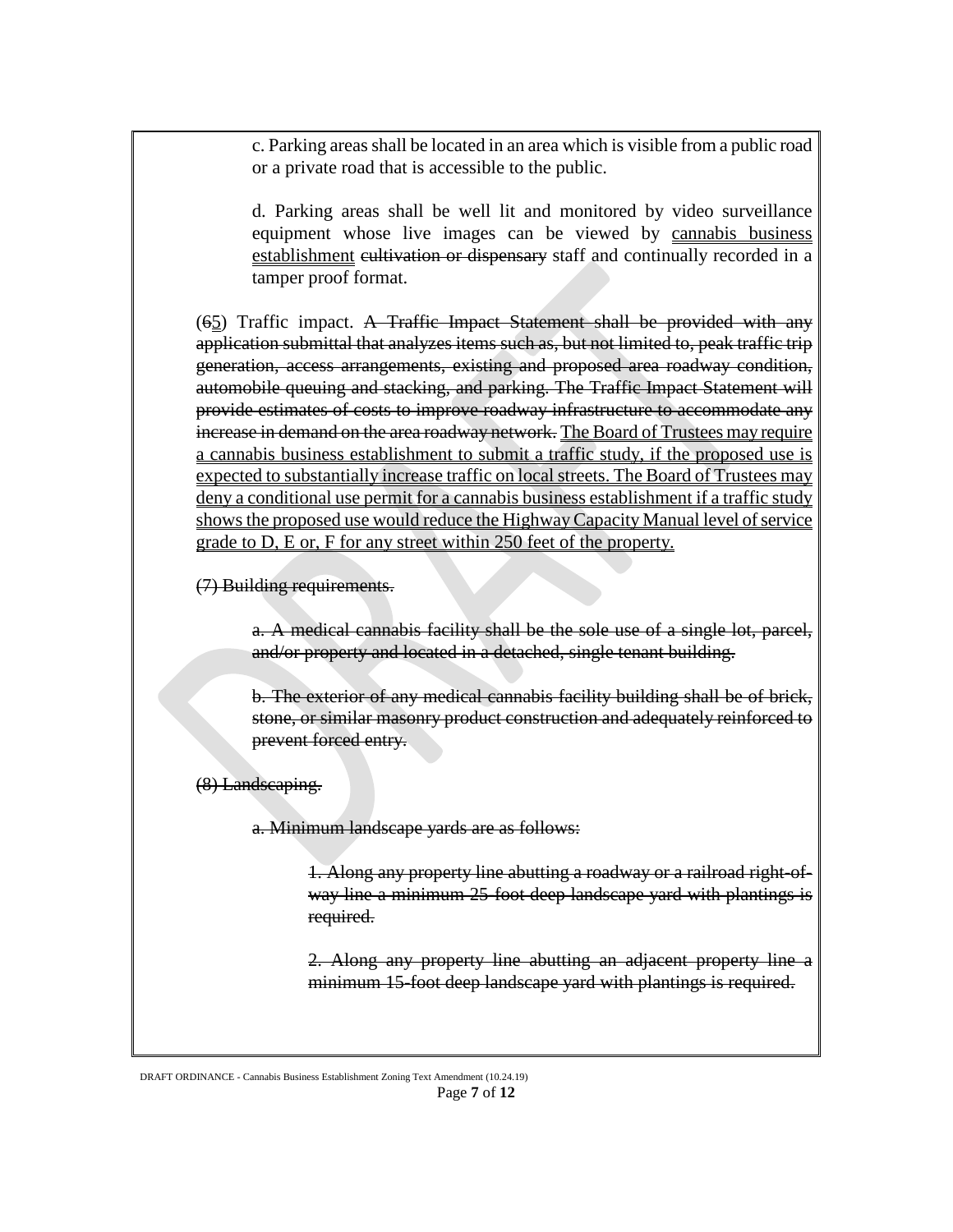3. Planting material shall be provided at a rate of two shade trees, two ornamental trees, and ten shrubs (or their equivalent) per each 100 lineal feet.

b. Minimum interior site landscape areas as follows:

1. One planting island of at least 100 square feet in area for each ten parking spaces provided.

2. Planting material shall be provided at a rate of one shade tree per each 100 square feet of planting area.

(86) Exterior display. No medical cannabis facility cannabis business establishment shall be maintained or operated in a manner that causes, creates or allows the public viewing of medical cannabis, medical cannabis infused products or cannabis paraphernalia or similar products from any sidewalk, public or private right-of-way or any property other than the lot on which the dispensary is located. No portion of the exterior of the dispensary shall utilize or contain any flashing lights, search lights or spot lights or any similar lighting system.

(97) Signage and advertising.

a. Signage shall comply with the standards of the underlying zoning district and the advertising provisions of the Cannabis Regulation and Tax Act, as amended.

b. Electronic message boards and temporary signs are not permitted.

c. Signage should not contain cannabis imagery such as cannabis leaves, plants, smoke, paraphernalia, or cartoonish imagery oriented towards youth, or language referencing marijuana or cannabis. other than "marijuana" or "cannabis".

d. A sign shall be posted in a conspicuous place at or near all dispensary entrances and shall include the following language: "Only cardholders, designated caregivers, and staff may enter these premises. Persons under the age of 18 are prohibited from entering." The required text shall be no larger than one inch in height.

 $(108)$  Age and access limitations. It shall be unlawful for any medical cannabis facility to allow any person who is not at least 18 years of age on the premises.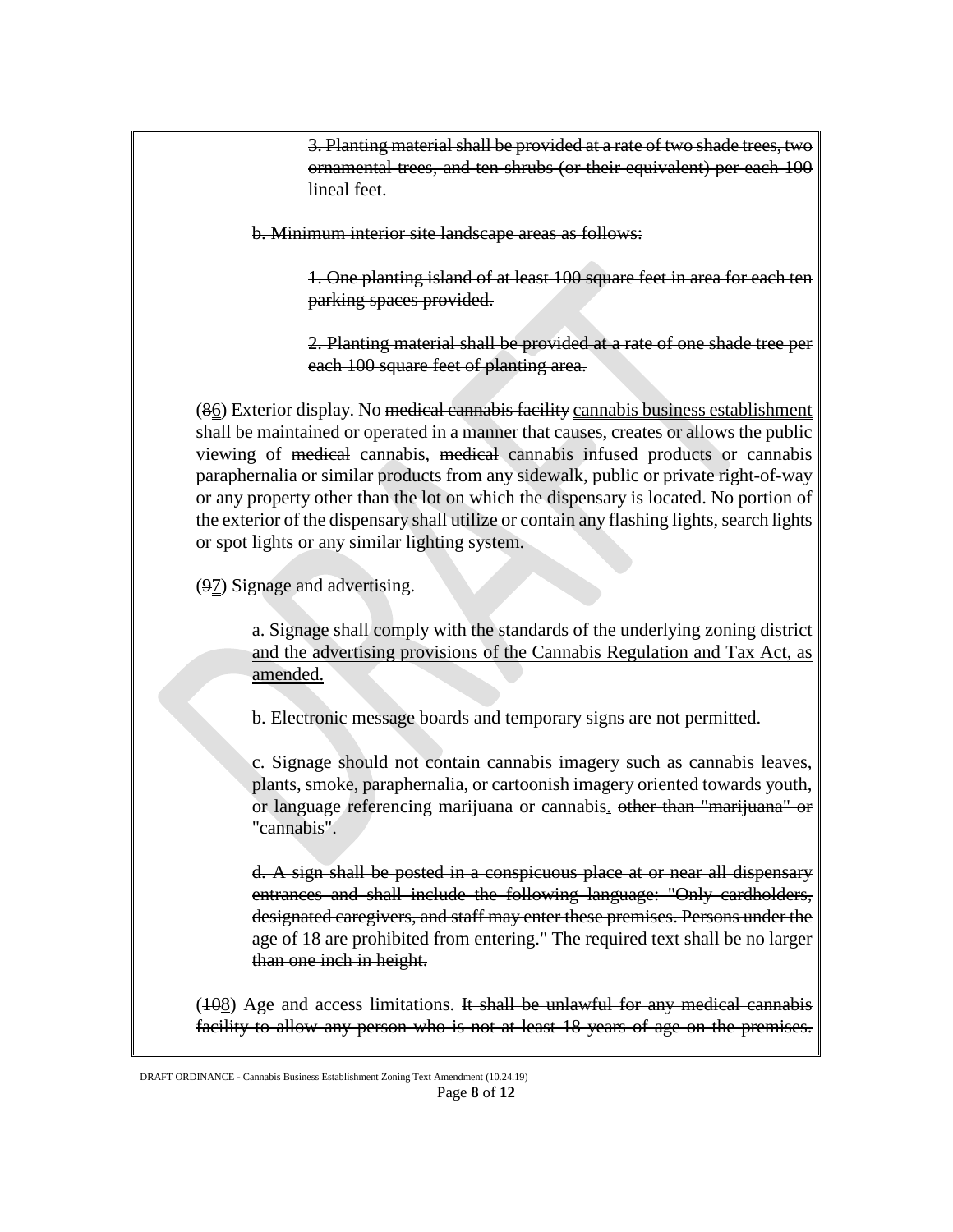Dispensaries shall not employ anyone under the age of 18. Access shall be limited exclusively to medical cannabis facility staff, cardholders, designated caregivers, local and state officials, and those specifically authorized under the state governing statute. Age limitations shall be set forth per theCannabis Regulation and Tax Act, as amended, the Compassionate Use of Medical Cannabis Program Act, as amended, and applicable administrative rules.

(449) Hours of operation. A dispensary shall operate only between 8:00 a.m. and 6:00 p.m. Unless otherwise prescribed by state law, the Board of Trustees may impose hours of operation for a cannabis business establishment as a condition of any conditional use permit to reduce conflicts with surrounding land uses.

 $(1210)$  Drive-through windows. A medical facility cannabis business establishment shall not have a drive-through service.

(14) Security and video surveillance. Facilities shall provide to the village a security plan that at a minimum provides that:

a. The medical cannabis facility shall be an enclosed locked facility and shall provide and maintain adequate security on the premises, including lighting, video surveillance and alarms reasonably designed to ensure the safety of persons and to protect the premises from theft;

b. The parking area, client entrance, sales area, back room, storage areas and delivery bay and entrance shall be monitored by video surveillance equipment whose live images can be viewed by dispensary staff, continually recorded in a tamper proof format;

c. A sign shall be posted in a prominent location which includes the following language "This area is under live/recorded video surveillance to aid in the prosecution of any crimes committed against this facility or its patrons";

d. The local law enforcement officials shall review and approve prior to the issuance of a conditional use permit the adequacy of lighting, security and video surveillance installations;

e. A medical cannabis facility shall report all criminal activities to local law enforcement officials immediately upon discovery; and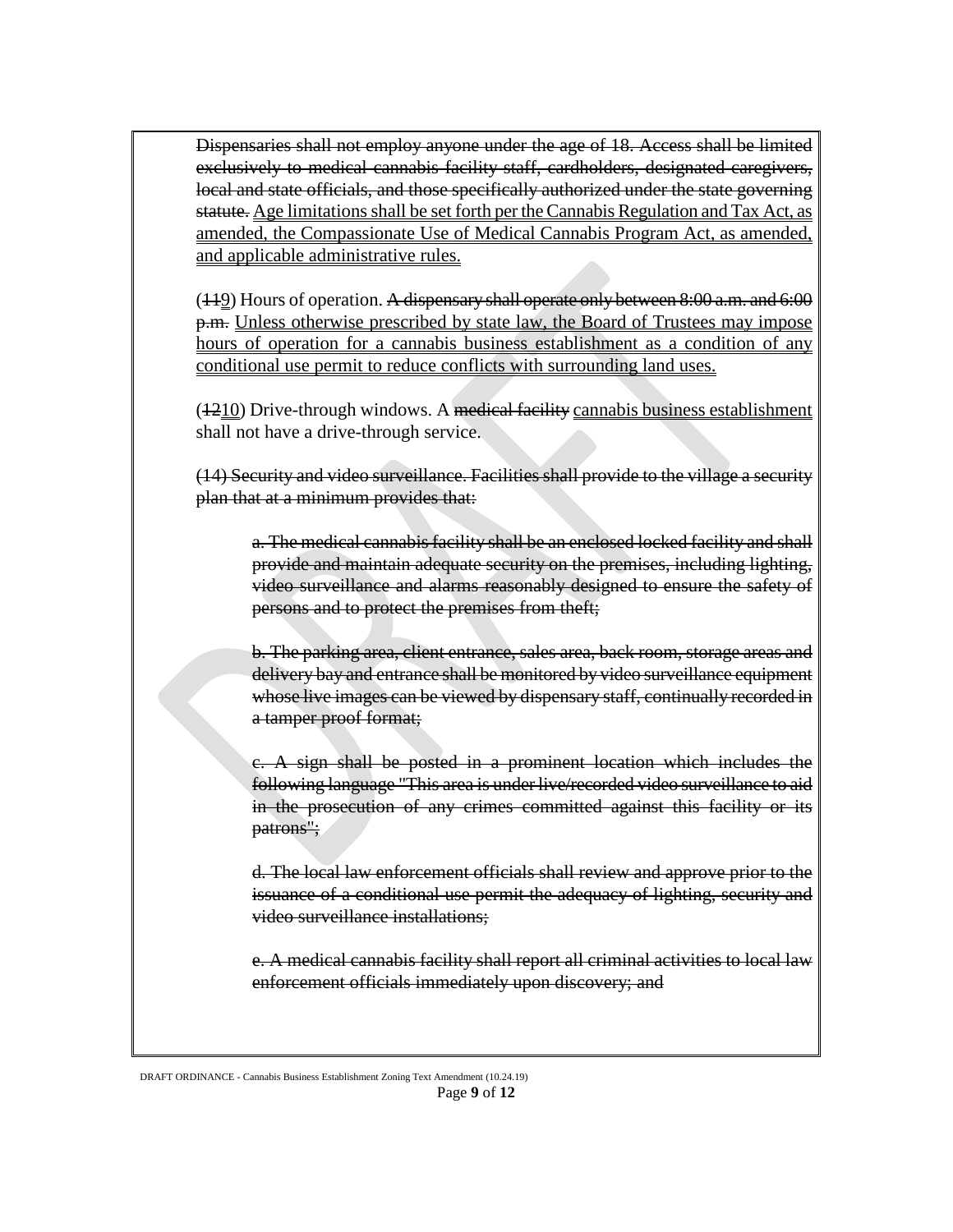f. Deliveries shall occur during normal business hours within a secure enclosed delivery bay, no delivery shall be visible from the exterior of the building.

(15) Conduct on site.

a. Loitering is prohibited on a medical cannabis facility property.

b. It shall be prohibited to smoke, inhale or consume cannabis products in or anywhere on the property occupied by the medical cannabis facility beyond what is allowed under the state governing statute. A sign, at least 8.5 by 11 inches, shall be posted inside the medical cannabis facility building in a conspicuous place and visible to employees and clients and shall include the following language: "Smoking, eating, drinking or other forms of consumption of cannabis products is prohibited on dispensary property."

(11) State License. Before issuance of a conditional use permit, certificate of occupancy or otherwise opening to the public, cannabis business establishments must file a copy of all required state licenses to operate as a cannabis business establishment with the Zoning Enforcement Officer.

(12) Number. The maximum number of each type of cannabis business establishment authorized to operate within the Village corporate limits at any one time is two (2).

(13) Co-Location. The Board of Trustees may approve the co-location of a cannabis dispensary with a cannabis craft grower or a cannabis infuser, or both, subject to the provisions of state law, and compliance with the underlying district regulations and the conditions required by this Article.

**SECTION IV:** That Section 155.047 entitled "Off Street Parking and Loading" of Chapter 155 of Title XV of the Wauconda Code of Ordinances is hereby amended to provide as follows, where double underline (underline) indicates added text and strikethrough (strikethrough) indicates deletion of text:

|                                       | $***$                                                                                                                                                                                                                                                                 |
|---------------------------------------|-----------------------------------------------------------------------------------------------------------------------------------------------------------------------------------------------------------------------------------------------------------------------|
| <b>Medical Cannabis</b><br>dispensary | A minimum of one-hundred twenty-five (10025) parking spaces or<br>as many spaces as determined by the Village Board to meet the<br>parking demand of the facility. A minimum of one (1) fully<br>enclosed delivery bay capable of accommodating delivery<br>vehicles. |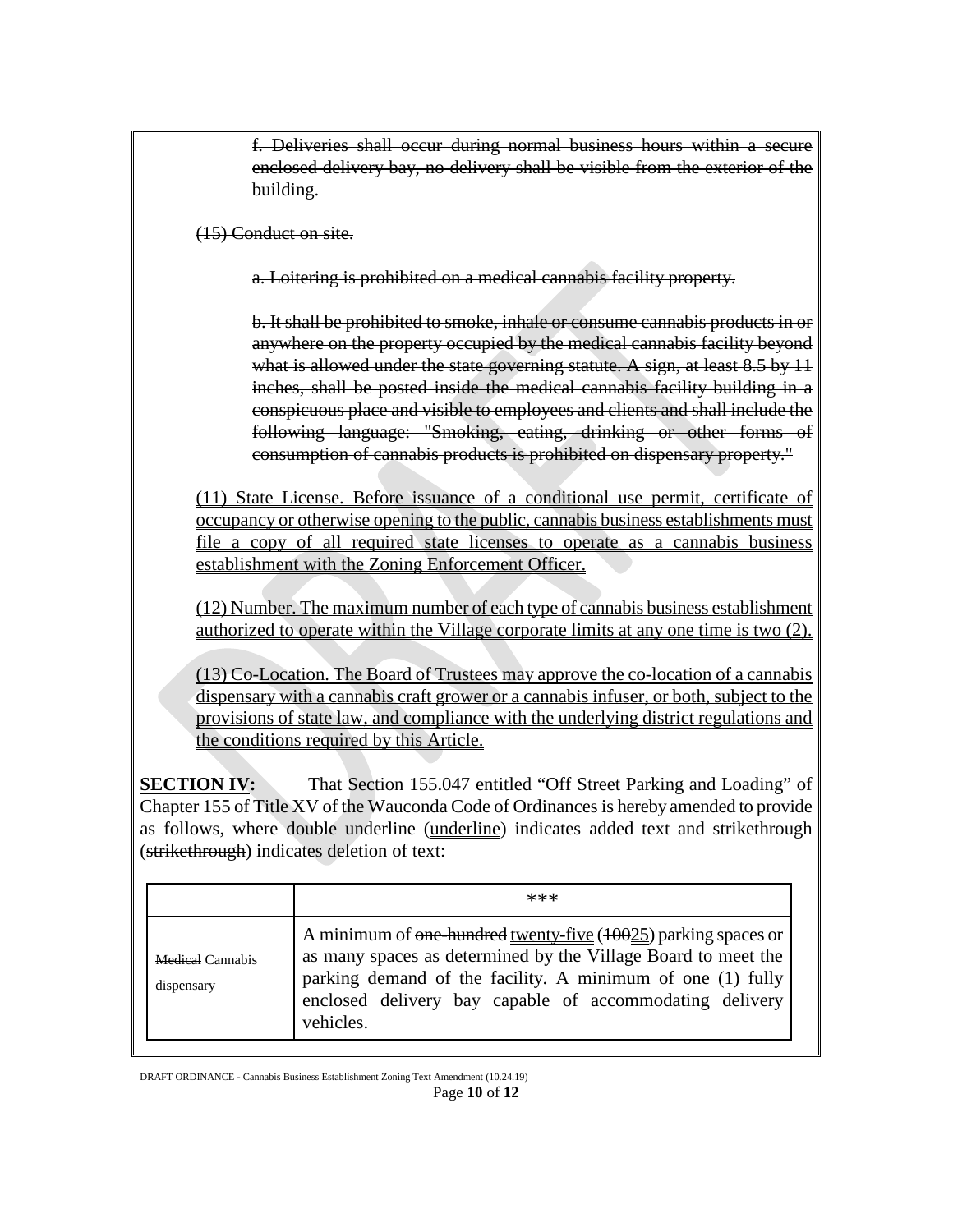| <b>Medical Cannabis</b> |                                                                |  |  |
|-------------------------|----------------------------------------------------------------|--|--|
| cultivation center,     | One (1) space per employee plus as many additional spaces as   |  |  |
| cannabis craft grower,  | determined by the Village Board to meet the parking demand of  |  |  |
| cannabis processor,     | the facility. A minimum of one (1) fully enclosed delivery bay |  |  |
| cannabis infuser, and   | capable of accommodating delivery vehicles.                    |  |  |
| cannabis transporter    |                                                                |  |  |
|                         | $***$                                                          |  |  |

**SECTION V:** Nothing in this Ordinance shall be construed to affect any suit or proceeding pending in any court, or any rights acquired, or liability incurred, or any cause or causes of action arising, acquired or existing under any act or ordinance or portion thereof hereby repealed or amended by this ordinance; nor shall any just or legal right, claim, penalty or remedy of any character of the corporate authority existing on the effective date hereof be lost, impaired or affected by this Ordinance.

**SECTION VI:** All ordinances or parts of ordinances in conflict herewith are to the extent of such conflict, hereby repealed.

**SECTION VII:** If any provision, clause, sentence, paragraph, section, or part of this ordinance or application thereof to any person, firm, corporation, public agency or circumstance, shall, for any reason, be adjudged by a court of competent jurisdiction to be unconstitutional or invalid, said judgment shall not affect, impair or invalidate the remainder of this ordinance and the application of such provision to other persons, firms, corporation, or circumstances, but shall be confined in its operation to the provision, clause, sentence, paragraph, section, or part thereof directly involved in the controversy in which such judgment shall have been rendered and to the person, firm, corporation, or circumstances involved. It is hereby declared to be the legislative intent of the Corporate Authorities that this ordinance would have been adopted had such unconstitutional or invalid provision, clause, sentence, paragraph, section, or part thereof not been included.

|                                                       |       |       | , 2019                 |  |  |
|-------------------------------------------------------|-------|-------|------------------------|--|--|
|                                                       | Ayes: | Nays: | <b>Absent/Abstain:</b> |  |  |
| <b>Chuck Black</b><br>Tim Howe<br><b>Adam Schlick</b> |       |       |                        |  |  |
|                                                       |       |       |                        |  |  |

DRAFT ORDINANCE - Cannabis Business Establishment Zoning Text Amendment (10.24.19) Page **11** of **12**